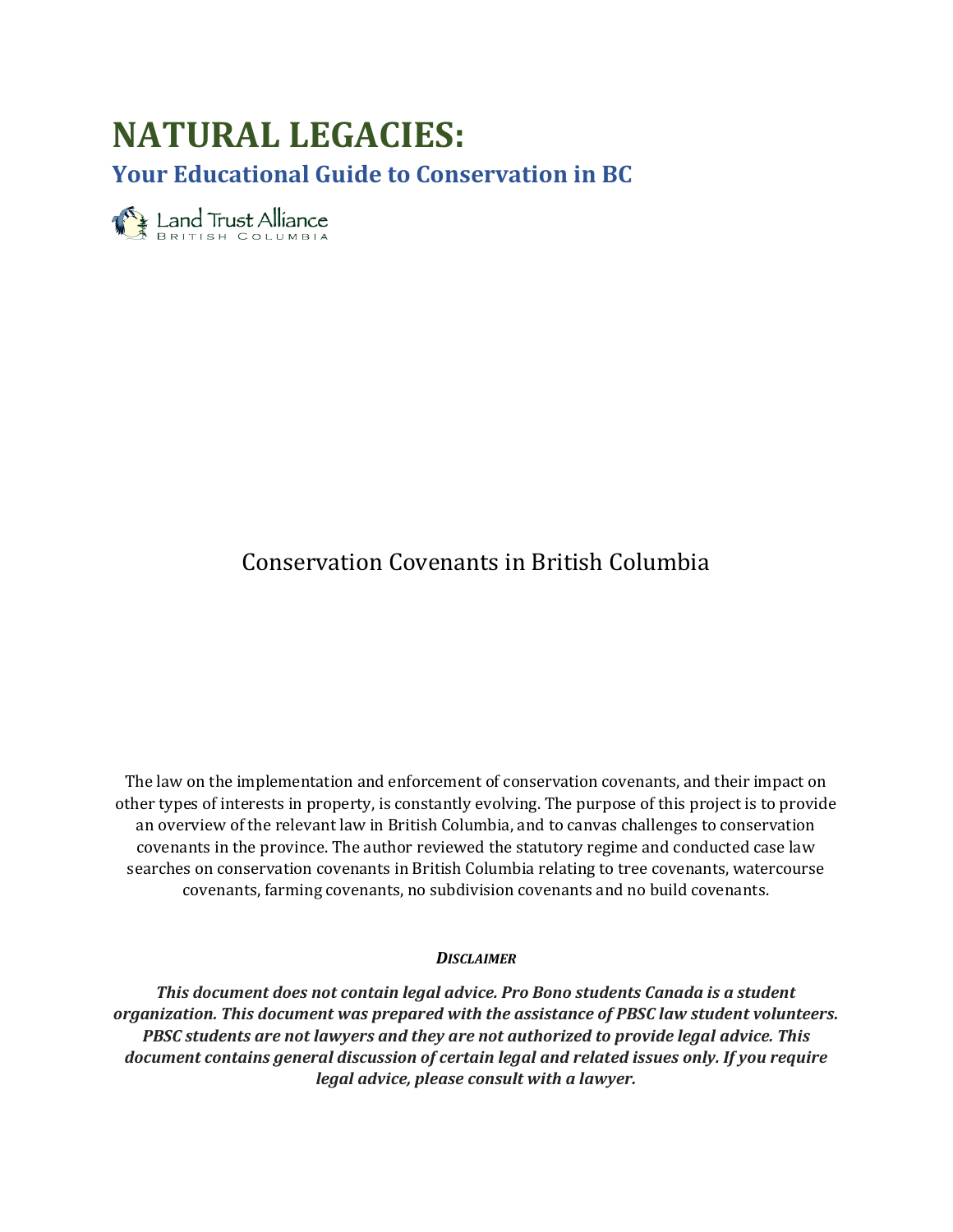# Conservation Covenants in British Columbia

# Conservation Covenants in BC

### <span id="page-1-0"></span>Brief Overview

#### <span id="page-1-1"></span>**WHAT IS A CONSERVATION COVENANT AND WHAT IS IT USED FOR?**

A conservation covenant is a voluntary legal agreement between a landowner and an approved covenant holder (usually a land trust organization or government body) that is intended to protect the "natural, historical, heritage, cultural, scientific, architectural, or environmental" value of a specified piece of land.<sup>1</sup>

Conservation covenants "run with the land". This means that they continue to be binding on future owners even though the subsequent owners did not enter into the original agreement. This is considered an important benefit of covenants as they allow owners to retain possession and use of their property while ensuring its long-term protection without having to sell or donate the land to a conservation or land trust organization. 2

#### <span id="page-1-2"></span>**HOW ARE CONSERVATION COVENANTS CREATED?**

While there are various ways to create covenants, those that we are concerned with, conservation covenants are created under section 219 of the *Land Title Act* (*LTA*) and registered with the Land

 $\overline{a}$ <sup>1</sup> *Land Title* Act R.S.B.C. 1996, c 250, s.219(5).

<sup>&</sup>lt;sup>2</sup> Greening Your Title: A Guide to Best Practices for Conservation Covenants: 2<sup>nd</sup> ed, Hilyer & Atkins, West Coast Environmental Law 2005 at page 1.

<sup>&</sup>lt;http://wcel.org/sites/default/files/publications/Greening%20Your%20Title.pdf>.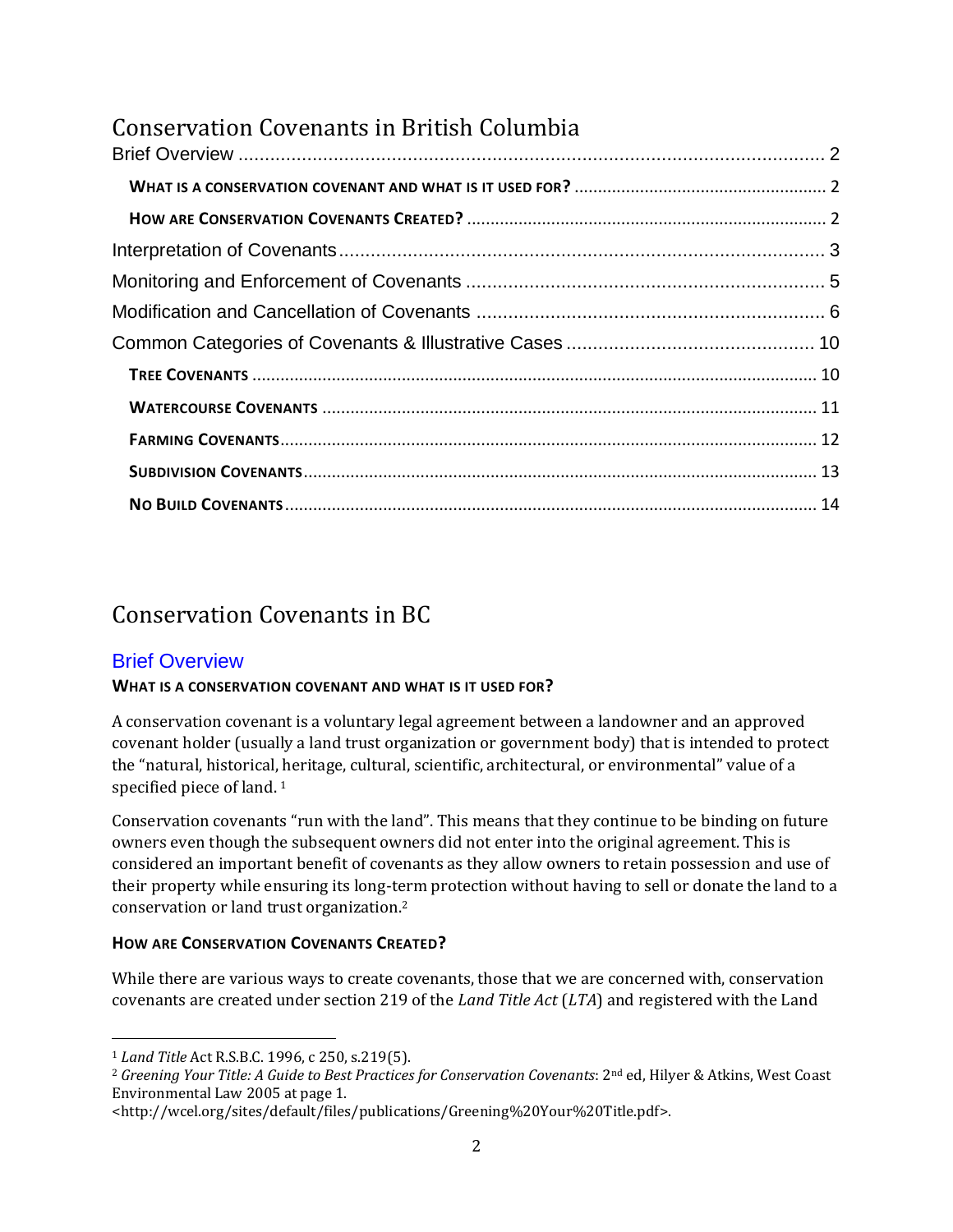Title Office against the title of the property identified in the agreement.

#### *Requirements*

Previously, conservation covenants could only be "restrictive" in nature (i.e. require landowners to refrain from certain activities) and had to be made between separate landowners with a property that was "burdened" and property that was "benefitted" by the covenant. The BC Legislature amended the *LTA* in 1994 to allow both positive and negative covenant conditions.

Today, a covenant may be "negative" (prohibiting certain activities or actions) or "positive" (requiring certain actions) and there is no longer a requirement of benefitted and burdened land. 3 Rather, section 219 of the *LTA* is very broad and gives landowners considerable freedom in stipulating how the covenant property is to be protected. However, while the requirements of negotiating the agreement with an eligible covenant-holder and registering it with the Land Title Office are enough to create the covenant, they are not necessarily sufficient to ensure it is valid.<sup>4</sup> Some of the implicit requirements for creating a valid and enforceable conservation covenant may be gleaned from the overview of the case law that follows but landowners should seek out publications like *Greening Your Title: A Guide to Best Practices for Conservation Covenants* or consult an organization with expertise in conservation covenants for suggestions on how to create a valid and enduring agreement. <sup>5</sup>

#### <span id="page-2-0"></span>Interpretation of Covenants

#### *Strict Interpretation*

 $\overline{a}$ 

Courts have a preference for the free use of land, something which covenants typically restrict. Because of this, courts have responded to covenants by strictly interpreting them. <sup>6</sup> This means that although the purpose of covenants and the intention of the parties when entering into them may help provide context in resolving ambiguity in the written covenant document, courts are unwilling to presume any intent or purpose to amplify or extend a covenant more broadly.<sup>7</sup>

For example, in *Willow Ridge Family Farm*, *<sup>8</sup>* the plaintiff property owner held a restrictive covenant to prevent the westerly view of their property from being obstructed. To achieve this, the covenant prohibited buildings, structures or plants taller than eight meters. Their neighbor planted and maintained a hedge at a height lower than eight meters but the covenant-holders argued that the hedge nevertheless breached the covenant because it still obstructed the view. The court refused to extend the covenant in this way and although they found that it was the indeed the intention of the parties to preserve the view in question. The hedge did not constitute a breach because it did not offend the clear objective standard set out in the agreement.

http://wcel.org/sites/default/files/publications/Greening%20Your%20Title.pdf>.

<sup>3</sup> *Land Title* Act R.S.B.C. 1996, c 250, s.219(4).

<sup>4</sup> *Land Title* Act R.S.B.C. 1996, c 250, s.219(10).

<sup>5</sup> *Greening Your Title: A Guide to Best Practices for Conservation Covenants*: 2nd ed, Hilyer & Atkins, West Coast Environmental Law 2005*.* <

<sup>6</sup> *West Shore Laylum Management Ltd. (Re),* [2013] BCSC 2080.

<sup>&</sup>lt;http://www.canlii.org/en/bc/bcsc/doc/2013/2013bcsc2080/2013bcsc2080.html>.

<sup>7</sup> *Nylar Foods Ltd. v. Roman Catholic Episcopal Corp. of Prince Rupert*, [1988] B.C.J. no. 307 (C.A.).

<sup>&</sup>lt;http://www.canlii.org/en/bc/bcca/doc/1988/1988canlii3355/1988canlii3355.html>.

<sup>8</sup> *Willow Ridge Family Farm Corp. v. Arber*, [2006] BCSC 600.

<sup>&</sup>lt;http://www.canlii.org/en/bc/bcsc/doc/2006/2006bcsc600/2006bcsc600.html>.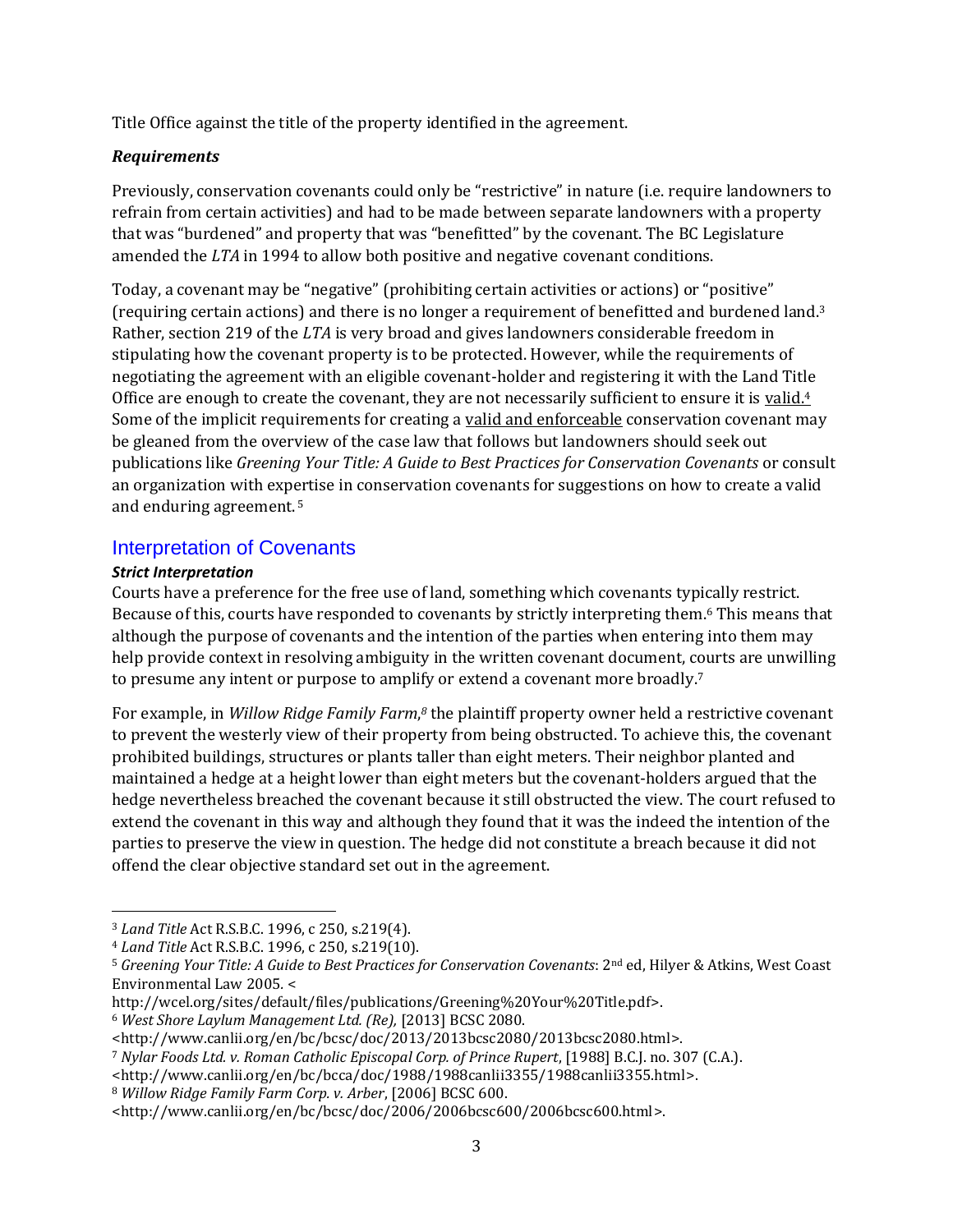#### *Plain and Ordinary Meaning*

Another approach taken in interpreting covenants is reading the words of the covenant according to their plain and ordinary meaning, unless there is some justification for treating them as special or technical terms. Courts have often referred to dictionaries to assign plain meaning in the context of covenants. 9

One situation where a special or technical meaning may be justified is where adherence to the plain and ordinary meaning would create an absurdity. In such cases, if there are two possibilities, one rational and one absurd, the former should be observed.<sup>10</sup>

#### *Ambiguity*

If a covenant is ambiguous, "[t]he restriction is to be interpreted as a contractual term in the context of its factual matrix with guidance being taken from what can be said to have been its object or purpose at the time the scheme was created". <sup>11</sup> Covenant ambiguities most dealt with in the case law have tended to be regarding the physical or geographic areas subject to a covenant or with the extent of the obligations or restrictions the covenant places on landowners.

An example of geographic ambiguity occurred in *Mt. Matheson Conservation Society<sup>12</sup>* where a covenant prohibiting logging activities or the removal of vegetation in "the watershed" was found to be unenforceable because "the watershed" was too vague to determine the specific area being referred to. The Court first used the plain meaning approach and looked to dictionary definitions of the term "watershed" but found this insufficient to narrow the area down because there were several spaces on the property that fit the definition. Although this covenant was subject to the more strict pre-1994 requirements under the *LTA*, there were also two covenants created under section 219 of the amended *LTA* that the court found enforceable because they clearly defined the watershed areas to which they were intended to apply.

An example of ambiguity regarding the extent of a covenant restriction occurred in *Goodwin.* <sup>13</sup> Here, several lots had a restrictive covenant registered against them that prohibited the building of anything other than "a dwelling house" for residential purposes. Later, the lots were subdivided and a purchaser wanted to build a home on their empty lot. A neighbor argued that the covenant allowed for only one "dwelling home" on each of the original lots and so the purchaser would breach the covenant if allowed to build. The Court disagreed and found that the covenant was ambiguous in terms of how many houses could be built. They noted that the covenant did not prohibit subdivision, which suggests that the covenant was more concerned with preventing commercial use rather than limiting residential growth.

<sup>13</sup> *Goodwin v. Ridley*, [2006] BCCA 581.

l <sup>9</sup> For example, "obsolete" in *Collinson v. Laplante;*"watershed" in *Mt. Matheson Conservation Society;* "farming" in *Willow Ridge Family Farm.* 

<sup>10</sup> *Nylar Foods Ltd. v. Roman Catholic Episcopal Corp. of Prince Rupert*, [1988] B.C.J. no. 307 (C.A.). <http://www.canlii.org/en/bc/bcca/doc/1988/1988canlii3355/1988canlii3355.html>.

<sup>11</sup> *Gubbels v. Anderson*, [1995] 8 B.C.L.R. (3d) 193) at para 15 (C.A.).

<sup>&</sup>lt;http://www.canlii.org/en/bc/bcca/doc/1995/1995canlii1377/1995canlii1377.html>.

<sup>12</sup> *Mt. Matheson Conservation Society v. 573132 B.C. Ltd.*, [2002] BCSC 1254.

<sup>&</sup>lt;http://www.canlii.org/en/bc/bcsc/doc/2002/2002bcsc1254/2002bcsc1254.html>.

<sup>&</sup>lt;http://www.canlii.org/en/bc/bcca/doc/2006/2006bcca581/2006bcca581.html>.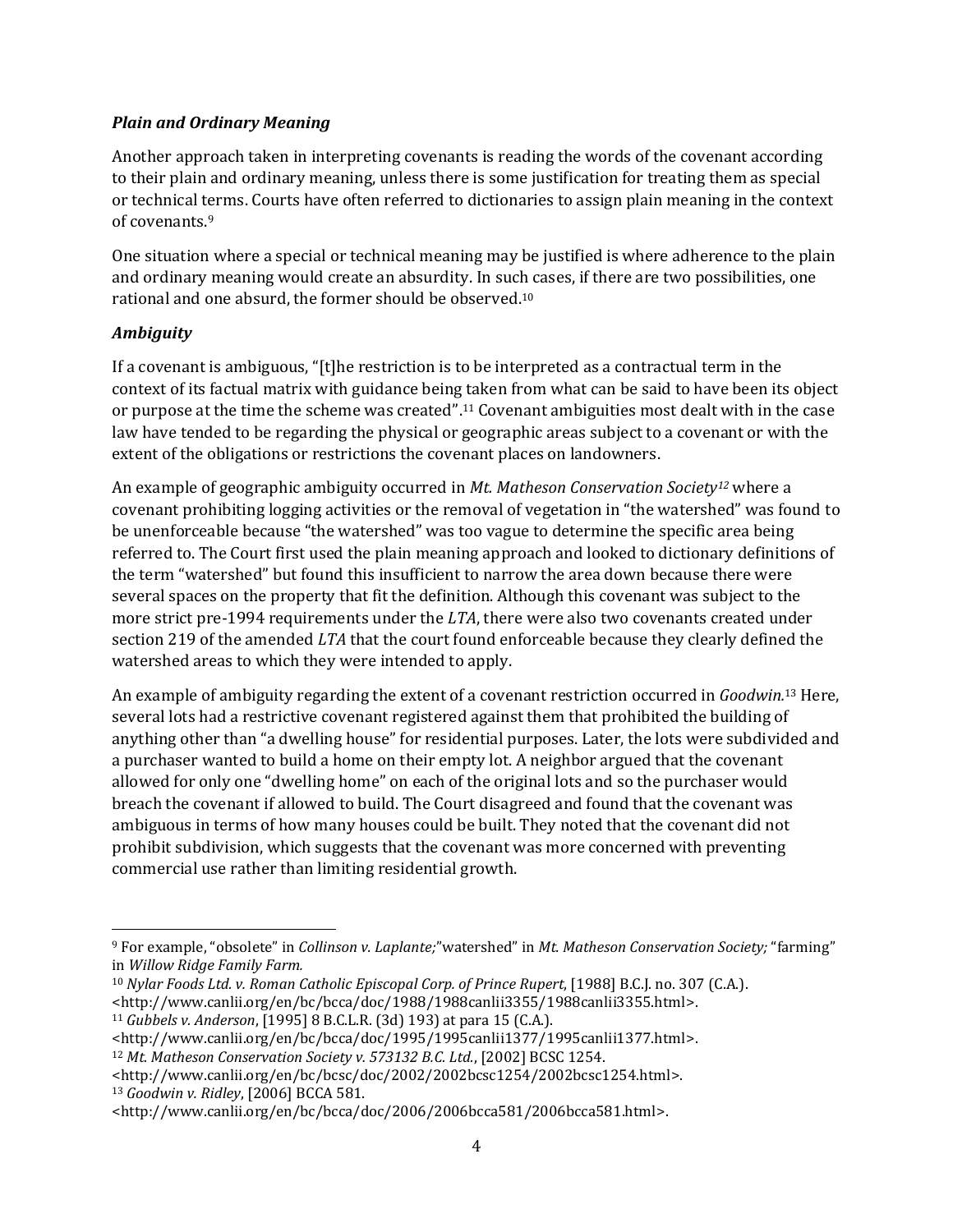#### *Summary*

Overall, interpretation of a conservation covenant is likely to be crucial in cases determining whether a covenant is enforceable or not.<sup>14</sup> Although it is worth emphasizing that much of the case law on the interpretation of covenants has been in the context of older restrictive covenants rather than s.219 *LTA* statutory covenants, courts may nonetheless apply some of the same principles of interpretation in future cases dealing with conservation covenants. Courts will strictly interpret covenants according to their plain meaning (in most cases) and if there is still ambiguity, they will look to contextual factors (such as intent and purpose) to resolve the matter. If these same principles are applied in the conservation context, clarity and precision in drafting will be essential to ensure validity.

### <span id="page-4-0"></span>Monitoring and Enforcement of Covenants

Monitoring land subject to a conservation covenant to confirm compliance is important for several reasons. First of all, monitoring may help deter deliberate breaches and catch breaches, accidental or otherwise soon after they occur. This is especially significant in the conservation context because many of the values being protected (e.g. environmental, heritage, cultural) may be impossible, difficult, timely and/or costly to replace. Therefore, monitoring can serve as a preventative action against this type of harm. For example, in *Nanaimo v. Buck, <sup>15</sup>* the Court granted an injunction against a landowner from cutting down trees contrary to a conservation covenant registered against the land. They noted that while the trees in question could be replaced, it would take 40-50 years for them to grow back and that their environmental and community value rendered damages an insufficient remedy.

Second, covenants are treated as contracts between the landowner and covenant-holder, despite the fact they are registered against title and run with the land. This means that only parties to the covenant may bring an action and they are not enforceable by third parties. <sup>16</sup> The fact that the covenant holder is likely the only party who will try to enforce a breached covenant makes monitoring imperative to being able to detect when enforcement is necessary.

Finally, as will be discussed below, there are circumstances where a court may agree to cancel or modify a covenant because of explicit or implied agreement from the covenant holder to do so. <sup>17</sup> It has not been discussed in case law how much of a role monitoring will play in this decision but it seems likely that active monitoring of covenanted land could function as evidence of lack of intention to abandon a covenant. Failure to monitor on the other hand is likely to weigh in favour of a petitioner seeking cancellation or modification though the case law does not as of yet indicate how much weight it would be given. There is general agreement in the conservation community that annual monitoring will assist in proving the continued necessity of a covenant.<sup>18</sup>

 $\overline{a}$ 

<sup>&</sup>lt;sup>14</sup> Greening Your Title: A Guide to Best Practices for Conservation Covenants: 2<sup>nd</sup> ed, Hilyer & Atkins, West Coast Environmental Law 2005. <http://wcel.org/sites/default/files/publications/Greening%20Your%20Title.pdf  $\mathbf{L}$ 

<sup>15</sup> *Nanaimo (Regional District) v. Buck*, [2012] BCSC 572.

<sup>&</sup>lt;http://www.canlii.org/en/bc/bcsc/doc/2012/2012bcsc572/2012bcsc572.html>.

<sup>16</sup> *Nancy Green's Olympic Lodge Ltd. v. Blackcomb Development Ltd*, [1986] B.C.J. no. 1479 (S.C.).

<sup>17</sup> *Property Law Act*, R.S.B.C. 1996, c. 377.

<sup>&</sup>lt;sup>18</sup> Greening Your Title: A Guide to Best Practices for Conservation Covenants: 2<sup>nd</sup> ed, Hilyer & Atkins, West Coast Environmental Law 2005*.* 

<sup>&</sup>lt;http://wcel.org/sites/default/files/publications/Greening%20Your%20Title.pdf*>.*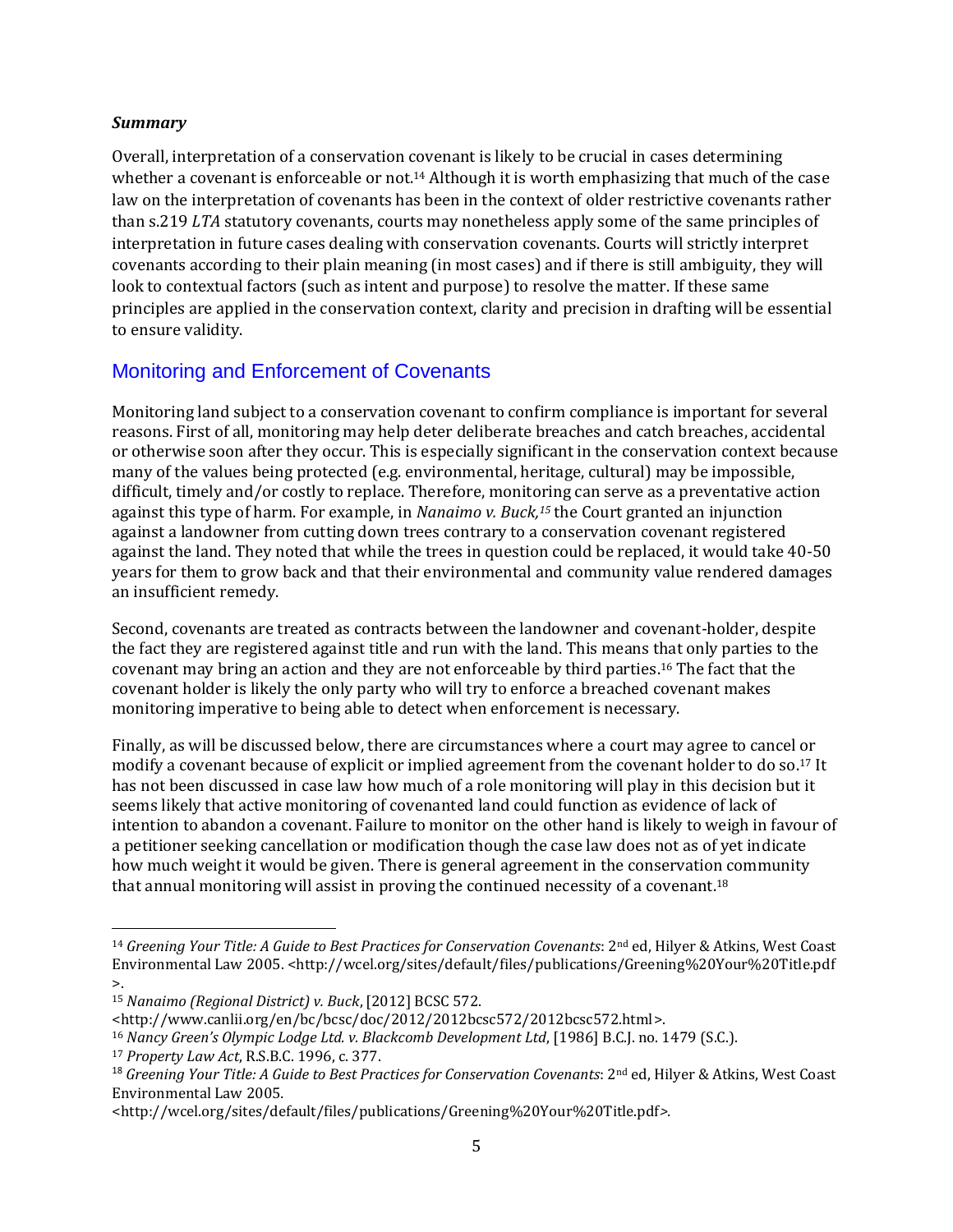### <span id="page-5-0"></span>Modification and Cancellation of Covenants

Section 35(2) of the *Property Law Act* (*PLA*) allows a court to cancel or modify charges or interests against land, including conservation covenants.<sup>19</sup> The provision outlines the conditions under which a modification or cancellation may be appropriate:

The court may make an order sought under subsection (1) on being satisfied that the application is not premature in the circumstances, and that

- (a) by reason of changes in the character of the land, the neighbourhood or other circumstances the court considers material, the registered charge or interest is obsolete;
- (b) the reasonable use of the land will be impeded, without practical benefit to others, if the registered charge or interest is not modified or cancelled;
- (c) the persons who are or have been entitled to the benefit of the registered charge or interest have expressly or impliedly agreed to it being modified or cancelled;
- (d) modification or cancellation will not injure the person entitled to the benefit of the registered charge or interest; or;

 (e) the registered instrument is invalid, unenforceable or has expired, and its registration should be cancelled.

A party challenging a covenant need only show that one of these conditions is satisfied. <sup>20</sup> However, the onus of demonstrating that one of these conditions is met is relatively high. It is not enough for the covenant to be less than optimal or more onerous than expected.<sup>21</sup> Covenants are commonly enforced despite the fact they may affect property value,<sup>22</sup> or may be costly to comply with after breached. 23

#### *Discretion of the Court*

l

It is also important to note than a court has discretion to deny modification or cancellation even if any subsection of 35(2) could be made out. They may do so for example because of failure to act in

- <http://www.canlii.org/en/bc/bcsc/doc/2010/2010bcsc1235/2010bcsc1235.html>.
- <sup>21</sup> *Winmark Capital Inc. v. Galiano Island Local Trust Committee*, [2004] BCSC 1754.

<sup>19</sup> *Property Law Act*, R.S.B.C. 1996, c. 377.

<sup>20</sup> *PMT XII LLC v. Strata Plan VR 2753*, [2010] BCSC 1235.

<sup>&</sup>lt;http://www.canlii.org/en/bc/bcsc/doc/2004/2004bcsc1754/2004bcsc1754.html>.

<sup>22</sup> For example, see *Berrettoni Estate v. Belzberg*, [2006] BCSC 225.

<sup>&</sup>lt;http://www.canlii.org/en/bc/bcsc/doc/2006/2006bcsc225/2006bcsc225.html>.

<sup>23</sup> For example, see *Burnaby (City) v. Racanelli*, [1998] B.C.J. no. 545 (S.C.)

*<sup>&</sup>lt;*http://www.canlii.org/en/bc/bcsc/doc/1998/1998canlii3833/1998canlii3833.html?searchUrlHash=AAAA AQAJcmFjYW5lbGxpAAAAAAE>.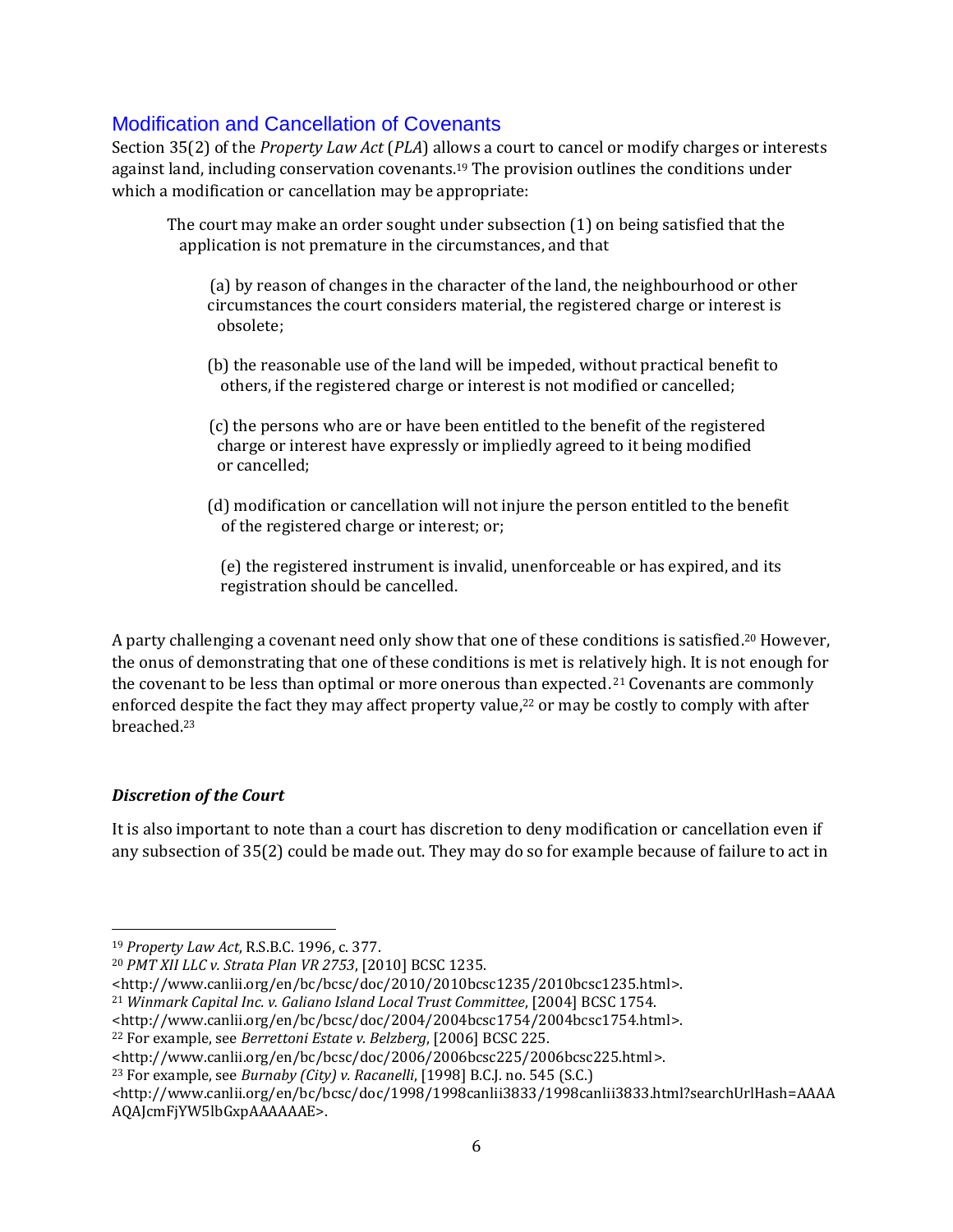a timely manner or, <sup>24</sup> as stated in the *PLA,* because the application is premature. <sup>25</sup> The guiding principles of this discretion appear to be that each individual case will be decided on its merits, 26 and that agreements freely entered into should not be lightly cancelled. 27

A court is likely to find an application premature where material considerations (i.e. those that would allow a court to cancel or modify a covenant according to section 35(2) of the *PLA*) "have not yet materialized…or, for other reasons it would be better to defer to a later date". 28

This was the case in *Winmark Capital* where a landowner purchased a parcel of land to develop it for residential use. *<sup>29</sup>* The land was also subject to a restrictive covenant that prohibited forestry activities except in pursuit of residential development. Shortly after the sale, the land was rezoned so that it no longer allowed residential uses and only permitted forestry activities. The owner sought cancellation of the restrictive covenant so that it could use the land according to the new zoning but the court deemed the application premature because the trees at issue were not mature enough to allow for forestry planning or investment at that time.

### **The Charge or Interest is Obsolete (s.35(2)(a)** *PLA)*

In determining whether a covenant is obsolete, the court must consider "the nature of the charge itself in the circumstances of the use of the relevant property". <sup>30</sup> This does not involve a balancing of rights between the parties concerned. Furthermore, the word obsolete in this context has no technical meaning. Rather, it is an "ordinary" word meaning "no longer practised or used; discarded; out of date…[w]orn out; effaced through wearing down, atrophy or degeneration". <sup>31</sup> Put another way, "a covenant becomes obsolete when its original purpose can no longer be served".<sup>32</sup>

As stated in section 35(2)(a) of the *PLA*, changes in neighbourhood character may in some cases make a covenant obsolete. However, the threshold for this appears to be relatively high. In one case a court refused to deem a restrictive covenant prohibiting anything but single family dwellings obsolete even though there had been commercial development in the area, including on a lot that used to be subject to the same restrictive covenant. The court said the neighbourhood at issue

<http://www.canlii.org/en/bc/bcsc/doc/2004/2004bcsc1754/2004bcsc1754.html>.

 $\overline{a}$ <sup>24</sup> *Berrettoni Estate v. Belzberg*, [2006] BCSC 225.

<sup>&</sup>lt;http://www.canlii.org/en/bc/bcsc/doc/2006/2006bcsc225/2006bcsc225.html>.

<sup>25</sup> *Winmark Capital Inc. v. Galiano Island Local Trust Committee*, [2004] BCSC 1754.

<sup>26</sup> *Fleischman v. British Pacific Properties Ltd.*, [1997] B.C.J. no. 2838 (C.A).

<sup>&</sup>lt;http://www.canlii.org/en/bc/bcsc/doc/1997/1997canlii2182/1997canlii2182.html>.

<sup>27</sup> *PMT XII LLC v. Strata Plan VR 2753*, [2010] BCSC 1235.

<sup>&</sup>lt;http://www.canlii.org/en/bc/bcsc/doc/2010/2010bcsc1235/2010bcsc1235.html>.

<sup>28</sup> *Newco Investments Corp. v. British Columbia Transit*, [1987] B.C.J. no 1266 (C.A.).

<sup>&</sup>lt;http://www.canlii.org/en/bc/bcca/doc/1987/1987canlii2662/1987canlii2662.html?searchUrlHash=AAAA AQAIbmV3Y28gaW4AAAAAAQ>.

<sup>29</sup> *Winmark Capital Inc. v. Galiano Island Local Trust Committee*, [2004] BCSC 1754. <http://www.canlii.org/en/bc/bcsc/doc/2004/2004bcsc1754/2004bcsc1754.html>.

<sup>30</sup> *Chivas v. Mysek*, [1986] B.C.J. No. 2547 (C.A).

<sup>31</sup> *Collinson v. Laplante*, [1992] B.C.J. No. 2560 at para 19 (C.A.).

<sup>&</sup>lt;http://www.canlii.org/en/bc/bcca/doc/1992/1992canlii685/1992canlii685.html>.

<sup>32</sup> *Murrayfield Developments Ltd. v. Brandon*, [1995] B.C.J. no. 1491 (S.C.) at para 35.

<sup>&</sup>lt;http://www.canlii.org/en/bc/bcsc/doc/1995/1995canlii1589/1995canlii1589.html>.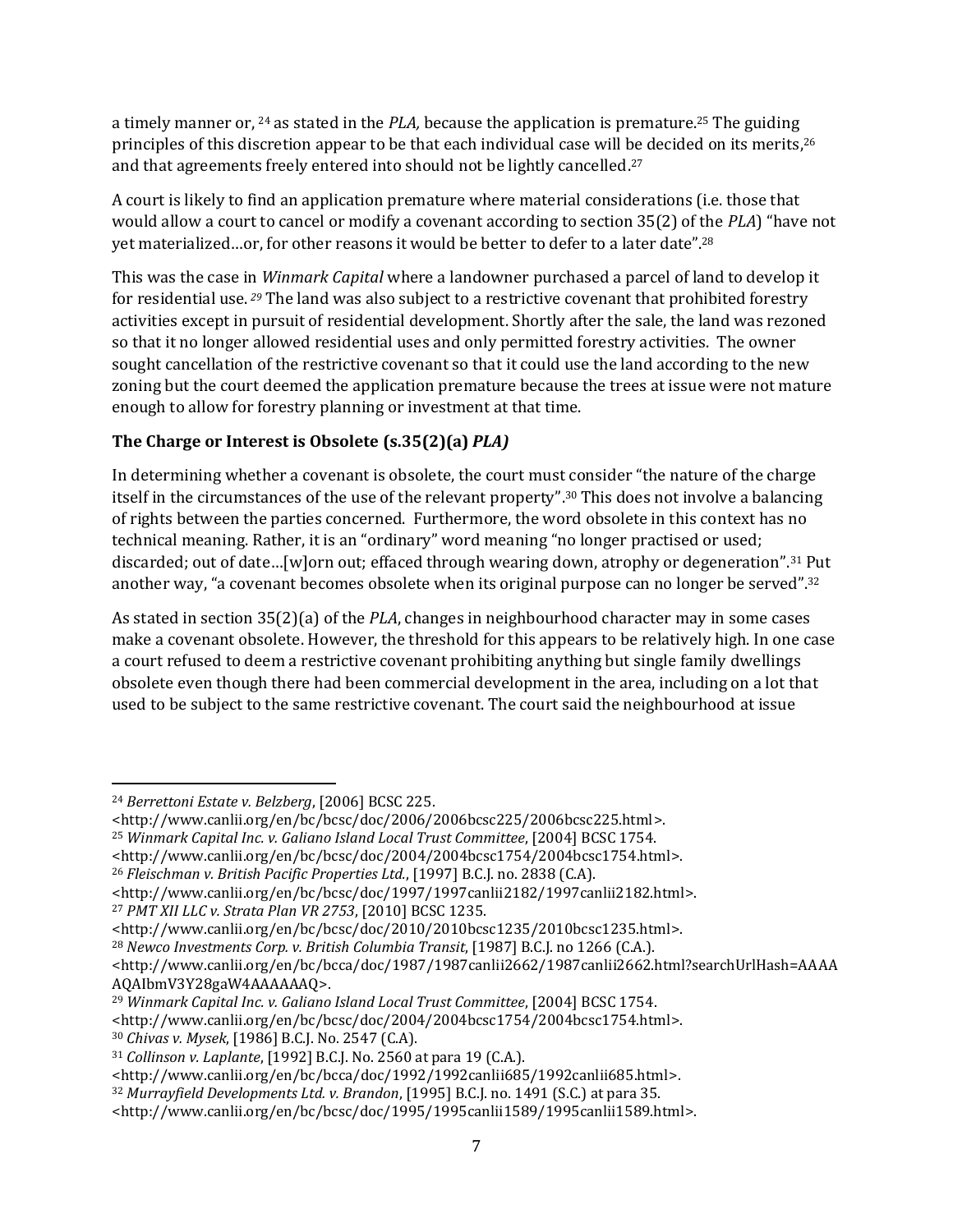remained single family despite the surrounding changes.<sup>33</sup>

This case contrasts to *Laurence v. Century Holdings* where a similar restrictive covenant was found to be obsolete because of radical changes to the neighbourhood. *<sup>34</sup>* Specifically, the adjoining property had a restaurant and motel built on it, a tavern had been erected across the street and there were plans for a hotel to be built nearby.

#### **Reasonable Use of the Land Impeded Without Practical Benefit to Others (s.35(2)(b)** *PLA)*

To satisfy s.35(2)(b) of the *PLA* it is not enough to argue that a covenant is onerous. Rather, the applicant must demonstrate both elements of the provision: that their reasonable use of the land is impeded by the covenant and that the continuance of the covenant does not provide practical benefit to others. 35

Courts in BC previously left it open that an application under this section may involve a balancing of the parties' rights and that the petitioner must show a substantial balance in their favour for a covenant to be cancelled. <sup>36</sup> However, more recently this 'balancing' exercise has been largely rejected for the approach of looking at the purpose of the covenant at the time it was created to determine the benefits protected by it. If a practical benefit still exists the covenant will stand.<sup>37</sup> Courts have broadly interpreted what constitutes a practical benefit and consider both objective (e.g. financial) and subjective (e.g. aesthetic) factors. <sup>38</sup> For example, property value and privacy, neighbourhood character and enjoyment of natural aesthetic or views have all been accepted as practical benefits. 39

The court does retain discretion to find a practical benefit "truly minimal". If this is the case, then the benefit may be disregarded and a covenant cancelled. In *Wallster* the covenant at issue placed a height restriction on homes built on a certain lot in order to preserve the view from an adjoining property. *<sup>40</sup>* The petitioner wanted to cancel or modify the covenant to allow her to build 16 inches over the restriction but the court refused because the view was a practical benefit that would be at least partially removed if the covenant were disregarded. However, they did say that if it were a case of 1 inch above the restriction then the exception of "truly minimal" would be met.

<sup>40</sup> *Wallster v. Erschbamer*, [2011] BCCA 27.

 $\overline{a}$ <sup>33</sup> *West Shore Laylum Management Ltd. (Re),* [2013] BCSC 2080.

<sup>&</sup>lt;http://www.canlii.org/en/bc/bcsc/doc/2013/2013bcsc2080/2013bcsc2080.html>.

<sup>34</sup> *Laurence v. Century Holdings*, [1985] B.C.J. no. 2798 (S.C.).

<sup>&</sup>lt;http://www.canlii.org/en/bc/bcsc/doc/1985/1985canlii489/1985canlii489.html>. <sup>35</sup> *Wallster v. Erschbamer*, [2011] BCCA 27.

<sup>&</sup>lt;http://www.canlii.org/en/bc/bcca/doc/2011/2011bcca27/2011bcca27.html>.

<sup>36</sup> *Winmark Capital Inc. v. Galiano Island Local Trust Committee*, [2004] BCSC 1754.

<sup>&</sup>lt;http://www.canlii.org/en/bc/bcsc/doc/2004/2004bcsc1754/2004bcsc1754.html>.

<sup>37</sup> *Tri-X Timber Corp. v. Rutherford*, [2010] BCSC 1001.

<sup>&</sup>lt;http://www.canlii.org/en/bc/bcsc/doc/2010/2010bcsc1001/2010bcsc1001.html?searchUrlHash=AAAAA QAFdHJpIHgAAAAAAQ>.

<sup>38</sup> *Gubbels v. Anderson*, [1995] 8 B.C.L.R. (3d) 193) (C.A.).

<sup>&</sup>lt;http://www.canlii.org/en/bc/bcca/doc/1995/1995canlii1377/1995canlii1377.html>.

<sup>39</sup> *Berrettoni Estate v. Belzberg*, [2006] BCSC 225; *Fleischman v. British Pacific Properties Ltd.*, [1997] B.C.J. no. 2838 (C.A); *Winmark Capital Inc. v. Galiano Island Local Trust Committee*, [2004] BCSC 1754.

<sup>&</sup>lt;http://www.canlii.org/en/bc/bcca/doc/2011/2011bcca27/2011bcca27.html>.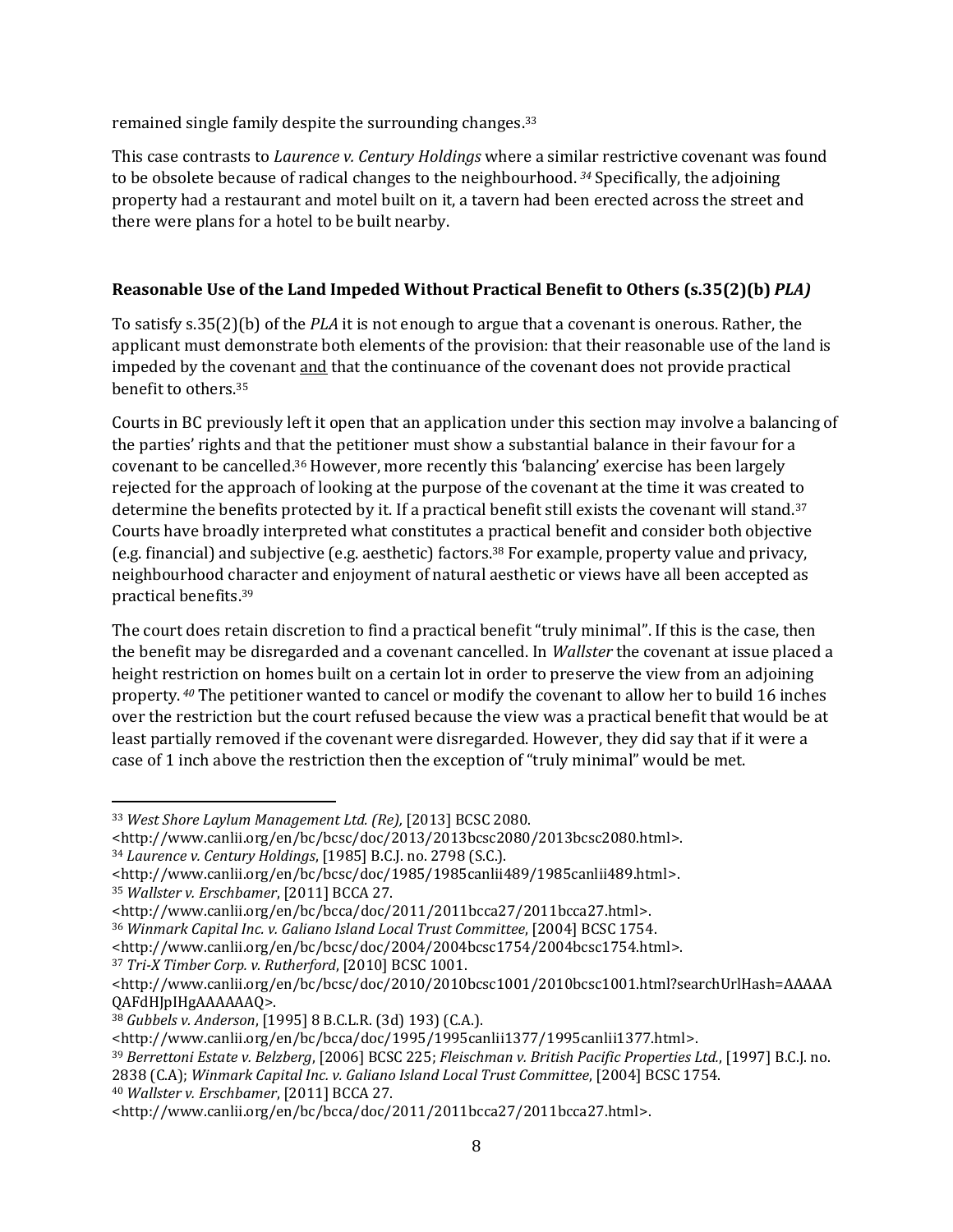Much of the case law has dealt with restrictive covenants where the practical benefit is intended for the covenant holder. In the context of conservation covenants, it is likely that the community at large is intended to benefit rather than the organization or body holding the covenant. It appears from *Winmark Capital* that a benefit intended for the community satisfies clause (b) and is a legitimate purpose of a covenant. *<sup>41</sup>*

#### **Express or Implied Agreement to Modification or Cancellation (s.35(2)(c)** *PLA***)**

This section has been interpreted as an expression of the doctrine of implied release (from an obligation) and therefore requires the petitioner to demonstrate intention of the covenant holder to abandon a covenant. <sup>42</sup> This has played out in the case law as quite a high threshold of proof to meet.

One event that may factor in to finding an implied release is a covenant holder's acquiescence to an infringement. However, courts have said that acquiescence is a question of degree and so allowing a minor breach or infringement of the terms of the covenant does not prevent future enforcement against larger breaches. 43

In the context of covenants, the choice to make exception or release a certain lot from a restrictive or negative covenant is not usually sufficient to show express or implied agreement to modify a covenant generally. This was demonstrated in *West Shore Laylum Management* where the court upheld a covenant only allowing single family homes even though the covenant-holder had agreed to make an earlier exception for a swimming facility to be built on one of the lots subject to the restriction. *<sup>44</sup>*

It is unclear what role monitoring, or lack thereof, of conservation covenants may play in arguments made pursuant to this section. However, if intention to abandon is necessary to an action it seems as though monitoring may be relatively strong evidence to the contrary.

#### **Modification or Cancellation Will not Injure the Person Entitled to the Benefits (s.35(2)(d)**  *PLA***)**

The Supreme Court of BC in *Fleischman* stated that ss.35(2)(b) & (d) are flip sides of the same coin. <sup>45</sup> In another case, the court when so far as to say that s. 35(2)(d) is now largely redundant because of (b). <sup>46</sup> This view is taken because the removal of a practical benefit has been deemed an "injury" pursuant to clause (d) and so in most cases the analyses under these sections will mirror

l <sup>41</sup> *Winmark Capital Inc. v. Galiano Island Local Trust Committee*, [2004] BCSC 1754.

<sup>&</sup>lt;http://www.canlii.org/en/bc/bcsc/doc/2004/2004bcsc1754/2004bcsc1754.html>.

<sup>42</sup> *Arduini v. Gasparin*, [1993] B.C.J. no. 2792 (S.C.).

<sup>&</sup>lt;http://www.canlii.org/en/bc/bcsc/doc/1993/1993canlii704/1993canlii704.html?searchUrlHash=AAAAAQ AJYXJkdWluaSB2AAAAAAE>.

<sup>43</sup> *Putt v. Kunetsky*, [2010] BCSC 394.

<sup>&</sup>lt;http://www.canlii.org/en/bc/bcsc/doc/2010/2010bcsc394/2010bcsc394.html>.

<sup>44</sup> *West Shore Laylum Management Ltd. (Re),* [2013] BCSC 2080.

<sup>&</sup>lt;http://www.canlii.org/en/bc/bcsc/doc/2013/2013bcsc2080/2013bcsc2080.html>.

<sup>45</sup> *Fleischman v. British Pacific Properties Ltd.*, [1997] B.C.J. no. 2838 (C.A).

<sup>&</sup>lt;http://www.canlii.org/en/bc/bcsc/doc/1997/1997canlii2182/1997canlii2182.html>.

<sup>46</sup> *Granfield v. Cowichan Valley (Regional District)*, [1996] B.C.J. no.261 (C.A.).

<sup>&</sup>lt;http://www.canlii.org/en/bc/bcca/doc/1996/1996canlii356/1996canlii356.html>.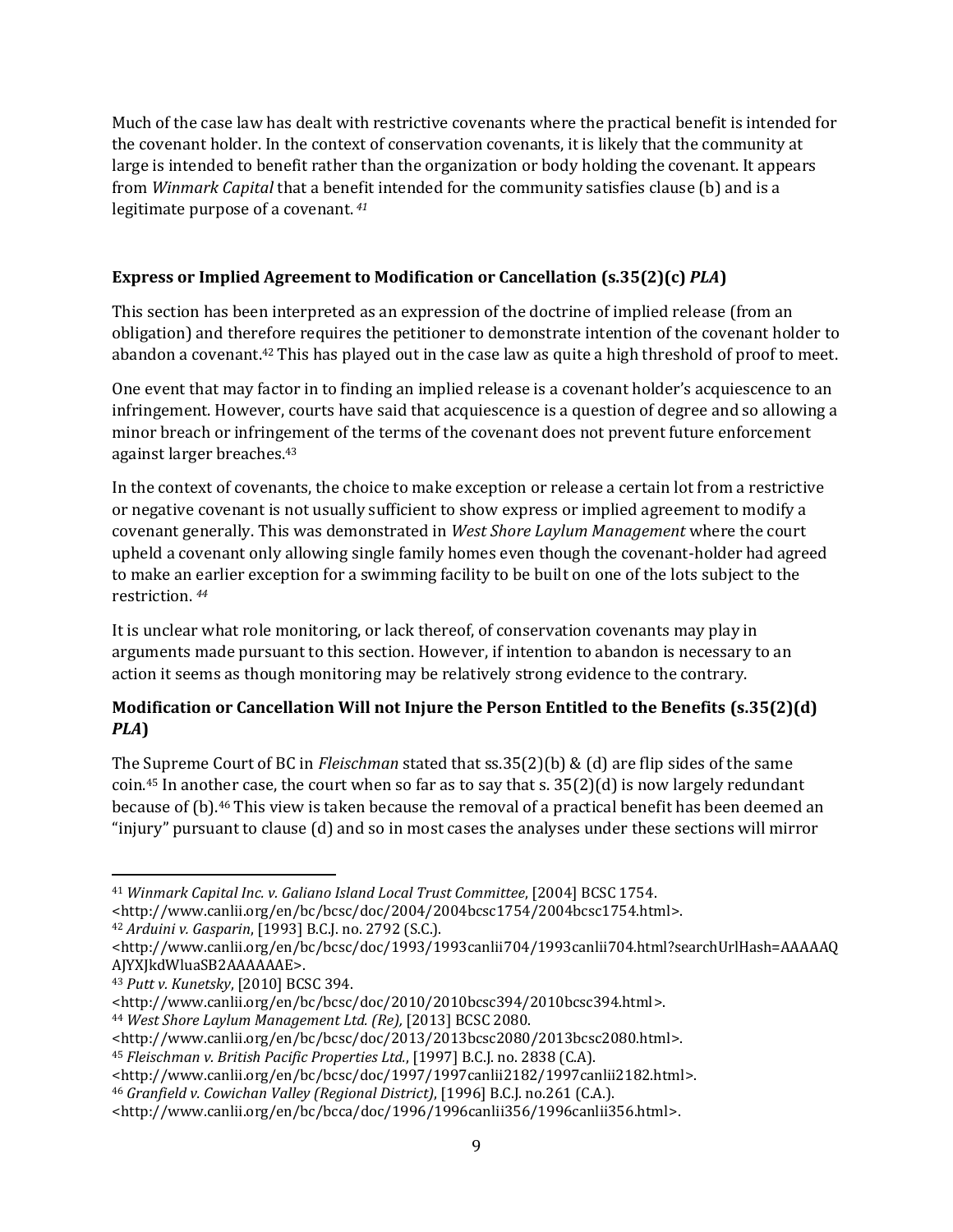each other. 47

Injury is defined as "to cause harm to" and like "practical benefit" in clause (b), <sup>48</sup> has been interpreted quite broadly and is not limited to pecuniary harm. <sup>49</sup> For example, loss of privacy increasing the risk of disturbance has been deemed an injury. 50

One limitation that may arise under some circumstance, similar to the "truly minimal" exception under clause (b), is that the injury must be relatively likely. This was demonstrated in *Maple Ridge Projects* where the court agreed to cancel a covenant that prohibited a developer from building on a certain piece of land without the Minister of Transport and Highway's consent. *<sup>51</sup>* The court considered the context in which the covenant was made and found that it had been intended to allow for a highway project that was later abandoned and that any future plans involving the land were so preliminary and conceptual that no reasonable possibility of injury existed.

#### **Covenant is invalid, Unenforceable or Expired (s.35(2)(e)** *PLA***)**

This clause is used when a petitioner is seeking to have a covenant declared void for vagueness or uncertainty. As discussed above (under Enforcement of Covenants), courts apply contractual rules of interpretation to ambiguous covenants. If a covenant is deemed ambiguous then it may not be enforced. 52

Another scenario where courts have cancelled covenants under this clause has been where the covenant at issue is deemed to be temporal in nature rather than intended to continue forever. 53 Covenants in such cases seem to fit the description of being "expired".

# <span id="page-9-0"></span>Common Categories of Covenants & Illustrative Cases

#### <span id="page-9-1"></span>**TREE COVENANTS**

#### **Nanaimo (Regional District) v. Buck [BCSC 2012]<sup>54</sup>**

This case involved a conservation agreement known as the "Shady Mile" covenant and was

<http://www.canlii.org/en/bc/bcsc/doc/2006/2006bcsc225/2006bcsc225.html>.

<sup>49</sup> *Gubbels v. Anderson*, [1995] 8 B.C.L.R. (3d) 193) (C.A.).

<sup>52</sup> *Newco Investments Corp. v. British Columbia Transit*, [1987] B.C.J. no 1266 (C.A.).

 $\overline{a}$ <sup>47</sup> *Tri-X Timber Corp. v. Rutherford*, [2010] BCSC 1001.

<sup>&</sup>lt;http://www.canlii.org/en/bc/bcsc/doc/2010/2010bcsc1001/2010bcsc1001.html?searchUrlHash=AAAAA QAFdHJpIHgAAAAAAQ>.

<sup>48</sup> *Berrettoni Estate v. Belzberg*, [2006] BCSC 225.

<sup>&</sup>lt;http://www.canlii.org/en/bc/bcca/doc/1995/1995canlii1377/1995canlii1377.html>.

<sup>50</sup> *Fleischman v. British Pacific Properties Ltd.*, [1997] B.C.J. no. 2838 (C.A).

<sup>&</sup>lt;http://www.canlii.org/en/bc/bcsc/doc/1997/1997canlii2182/1997canlii2182.html>.

<sup>51</sup> *Maple Ridge Projects v. British Columbia*, [1997] B.C.J. No. 2000 (S.C.).

<sup>&</sup>lt;http://www.canlii.org/en/bc/bcsc/doc/1997/1997canlii3643/1997canlii3643.html>.

<sup>&</sup>lt;http://www.canlii.org/en/bc/bcca/doc/1987/1987canlii2662/1987canlii2662.html?searchUrlHash=AAAA AQAIbmV3Y28gaW4AAAAAAQ>.

<sup>53</sup> For example *Maple Ridge Projects v. British Columbia*, [1997] B.C.J. No. 2000 (S.C.); *Windset Greenhouses (Ladner) Ltd. v. Delta (Corp.)*, [2001] BCSC 462.

<sup>54</sup> *Nanaimo (Regional District) v. Buck*, [2012] BCSC 572.

<sup>&</sup>lt;http://www.canlii.org/en/bc/bcsc/doc/2012/2012bcsc572/2012bcsc572.html>.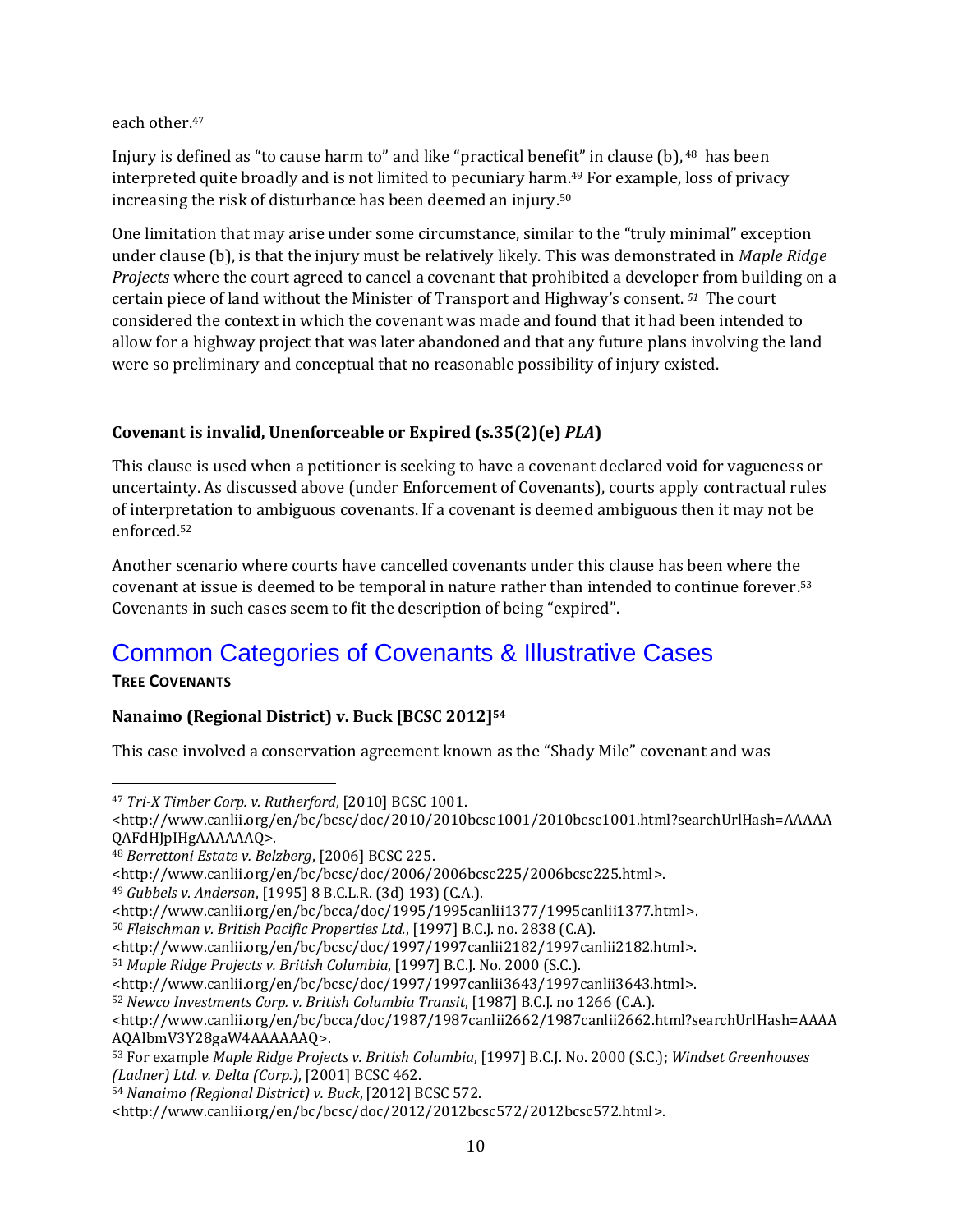registered pursuant to s.219 of the *LTA* in favour of the Regional District of Nanaimo against the title of land purchased by Buck. The covenant prohibited "removal of vegetation" from a certain strip of the property but Buck logged 60-80% of the area anyway. The Regional District of Nanaimo sought an injunction to prevent further logging and argued damages were insufficient for the harm already done.

Buck made several arguments against the covenant's validity and in the alternative claimed that the Regional District of Nanaimo was estopped from enforcing the covenant.

The Court decided in favour of the Regional District of Nanaimo. They found that the harm to the trees was irreparable, making damages inadequate and an injunction necessary to prevent more irreparable harm. The Court conceded that the trees could in theory be grown back but the fact that it would take 40-50 years to do so and the fact that the trees had environmental and community value made the harm more serious.

Note: this case is also outlined below as applicable in the farming context.

#### **Winmark Capital Inc. v. Galiano Island Local Trust Committee [BCSC 2004]<sup>55</sup>**

A conservation covenant in favour of the Galiano Island Local Trust Committee on land owned by Winmark prohibited the logging of "evergreen trees" on the covenanted land except in certain circumstances related to infrastructure for residential development, which Winmark planned to pursue. The land was later rezoned so that it allowed for forestry uses but not residential development. Windmark sought cancellation of the covenant pursuant to s.35(2) of the *PLA*.

The purpose of the covenant was to:

a) enhance and preserve the forest environment and remaining tree coverage;

b) protect the stand of second-growth trees in the vicinity of the Northwest end of Bodega Ridge; and

c) create a development that would be attractive to residents of the Island.

The Court held that these were legitimate benefits for the community and a valid purpose for a restrictive covenant. They upheld the covenant saying that it was not unenforceable due to vagueness ("evergreen trees" is sufficiently precise), nor had its purpose expired because of the rezoning. Furthermore, the application was premature because although Windmark claimed they wanted to use the land for forestry, such use was not viable at the time of the application because the trees were not mature enough to log anyway.

#### <span id="page-10-0"></span>**WATERCOURSE COVENANTS**

#### **Mt. Matheson Conservation Society v. 573132 BC Ltd. [BCSC 2002]<sup>56</sup>**

The Mt. Matheson Conservation Society held a restrictive covenant that prohibited logging or the removal/disturbance of plant life in "the watershed" area. The purpose of the covenant was to

 $\overline{a}$ <sup>55</sup> *Winmark Capital Inc. v. Galiano Island Local Trust Committee*, [2004] BCSC 1754.

<sup>&</sup>lt;http://www.canlii.org/en/bc/bcsc/doc/2004/2004bcsc1754/2004bcsc1754.html>.

<sup>56</sup> *Mt. Matheson Conservation Society v. 573132 B.C. Ltd.*, [2002] BCSC 1254.

<sup>&</sup>lt;http://www.canlii.org/en/bc/bcsc/doc/2002/2002bcsc1254/2002bcsc1254.html>.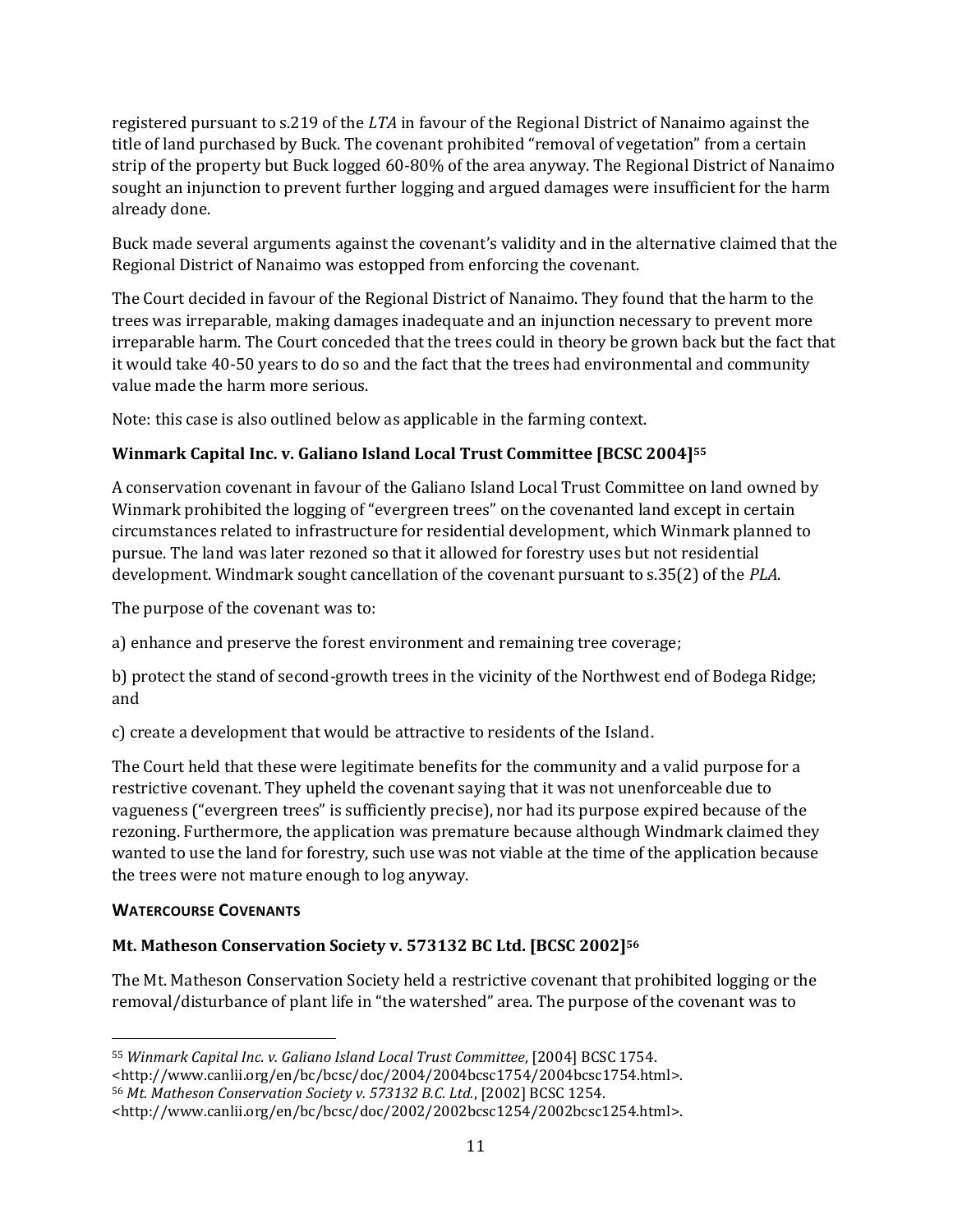preserve the integrity of the community water supply that representatives of the Society argued the defendant company breached with their construction activities. The company argued that "watershed" was too ambiguous a term and rendered the covenant unenforceable.

The court referred to several definitions of watershed and determined that the term refers to a drainage basin or catchment area. However, they also found that there were many areas on the covenanted land that fit this definition and concluded that this made the covenant invalid because it was impossible to ascertain to which of these places the covenant referred.

The Court noted that two "new" covenants (created pursuant to s.219 of the *LTA*) did sufficiently define the watershed areas they applied to and so in contrast were not ambiguous.

#### <span id="page-11-0"></span>**FARMING COVENANTS**

#### **Willow Ridge Family Farm v. Arber [BCSC 2006]<sup>57</sup>**

Part of a restrictive covenant prohibited any commercial greenhouse or operations other than farming on Arber's property. Arber however began operating a commercial nursery/greenhouse business that she characterized as farming rather than horticultural. Willow Ridge argued that this constituted a commercial greenhouse of the type prohibited under the covenant.

In determining what farming entailed, the Court looked to dictionary definitions and found that farming is characteristically associated with the cultivation of food products. Arber's business was in cultivating ornamental plants for gardens. The court concluded that the business was horticultural and as such not a farming endeavour and was a breach of the covenant.

Note: the farming clause was only one issue dealt with in this case. There were several other clauses regarding allowable construction on the properties for which both parties were found to have breached on several occasions.

#### **Parmenter v. British Columbia (Minister of Environment, Lands and Parks) [BCSC 1993]<sup>58</sup>**

Parmenter approached the Province of B.C. with the intention to purchase a specific tract of land for agricultural purposes. The Province of B.C. eventually granted him a lease to purchase agreement that required Parmenter to make certain improvements to the land. He complied and paid the purchase price for the land. At this time he was informed for the first time that the land would be subject to a restrictive covenant prohibiting anything except agricultural use. Parmenter agreed to the covenant because of the amount of time and money he had invested in the property already.

Parmenter pursued an agricultural venture but it was not successful because the land was not suitable for such purposes. By this time there had also been residential and recreational development in the area so Parmenter sought cancellation of the covenant to pursue those uses instead.

The Court found that s.31(2) of the *PLA* [now s.35(2)] was satisfied. First of all, the fact that the land was unsuitable for agriculture and that it was not a part of an Agricultural Land Reserve (ALR) are

 $\overline{a}$ <sup>57</sup> *Willow Ridge Family Farm Corp. v. Arber*, [2006] BCSC 600.

<sup>&</sup>lt;http://www.canlii.org/en/bc/bcsc/doc/2006/2006bcsc600/2006bcsc600.html>.

<sup>58</sup> *Parmenter v. British Columbia (Minister of Environment, Lands and Parks)*, [1993] B.C.J. no. 220 (S.C.). <http://www.canlii.org/en/bc/bcsc/doc/1993/1993canlii1351/1993canlii1351.html>.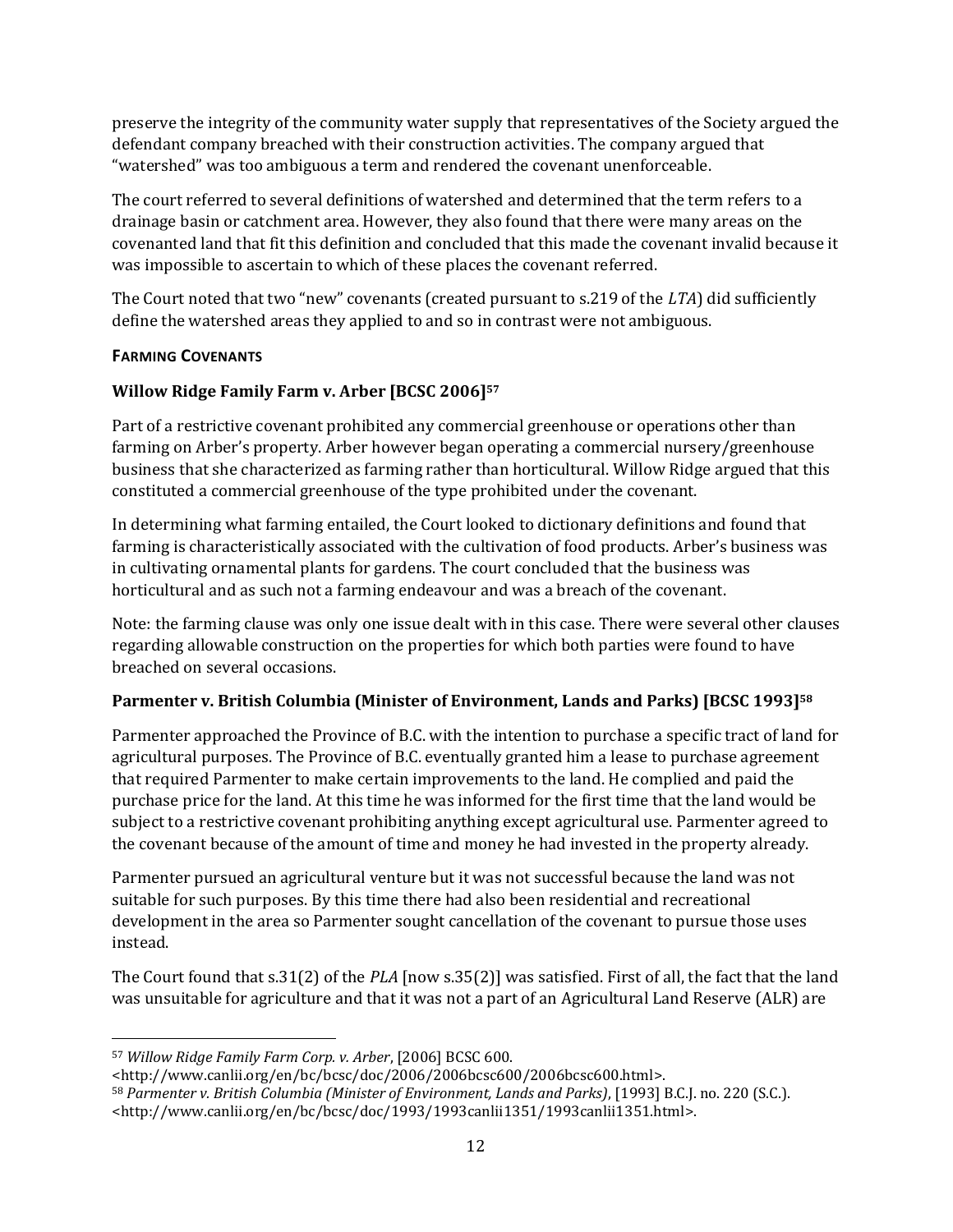material circumstances that render the covenant obsolete. Second, practical benefit provided by the continuance of the covenant was not demonstrated by the Province of B.C. and expecting agricultural uses to continue in these circumstances was unreasonable. Finally, it would not injure the province to remove the covenant.

#### **Nanaimo (Regional District) v. Buck [BCSC 2012]<sup>59</sup>**

In this case, the Regional District of Nanaimo held a covenant that prohibited the removal of any vegetation from a particular strip of land. Buck purchased the land with knowledge of the covenant and went on to log many trees in the covenant area anyway. Nanaimo sought an injunction to stop further logging while Buck argued that the covenant was invalid because it did not comply with the *Agricultural Land Commission Act*. This act requires the Agricultural Land Commission to approve any covenant that affects land that is part of the ALR. Buck argued that because the Commission never approved this covenant and it prohibited farming, it was invalid. Furthermore, Buck argued the covenant did not comply with the *Farm Practices Protection (Right to Farm) Act*, which prohibits a farmer from being prevented from carrying out farming operations on land included in the ALR. Buck claimed he was a farmer and was logging the area in order to conduct farming operations.

The Court rejected these arguments and upheld the covenant. They found that the Commission by implication had decided that the covenant did not require their approval because it did not prohibit the use of the land for farming purposes. Furthermore, the evidence did not support Buck's contention that he was a farmer and was carrying out farming operations. Rather, he had applied to the ALR to have the property subdivided because it was not suitable for farming. The court granted an injunction preventing further logging.

#### <span id="page-12-0"></span>**SUBDIVISION COVENANTS**

#### **Parker v. Kamloops (City) [BCSC 2012]<sup>60</sup>**

The Parkers agreed to a restrictive covenant prohibiting further subdivision in return for being allowed to subdivide their current lot with one of the lots being smaller than zoning bylaws allowed. Nineteen years later they sought the covenant's cancellation saying the process was unfair, that Kamloops had no authority to require the covenant and that it is obsolete.

The Court rejected all of these arguments and noted that even if one of the claims had been made out, there was a failure to act in a timely manner. For 19 years the Parkers had enjoyed the benefits of being allowed to make the initial subdivision. The City's Council did have authority to request a covenant and the purpose of this particular one was to address community water capacity concerns. The court said that this purpose still persisted at the time of the application (and if anything, was more pressing than before) and so the covenant was not obsolete.

#### **Fleischman v. British Pacific Properties [BCSC 1997]<sup>61</sup>**

A restrictive covenant held by British Pacific Properties prohibited the subdivision of any lots

l <sup>59</sup> *Nanaimo (Regional District) v. Buck*, [2012] BCSC 572.

<sup>&</sup>lt;http://www.canlii.org/en/bc/bcsc/doc/2012/2012bcsc572/2012bcsc572.html>. <sup>60</sup> *Parker v. Kamloops (City)*, [2012] BCSC 61.

<sup>&</sup>lt;http://www.canlii.org/en/bc/bcsc/doc/2012/2012bcsc61/2012bcsc61.html>.

<sup>61</sup> *Fleischman v. British Pacific Properties Ltd.*, [1997] B.C.J. no. 2838 (C.A).

<sup>&</sup>lt;http://www.canlii.org/en/bc/bcsc/doc/1997/1997canlii2182/1997canlii2182.html>.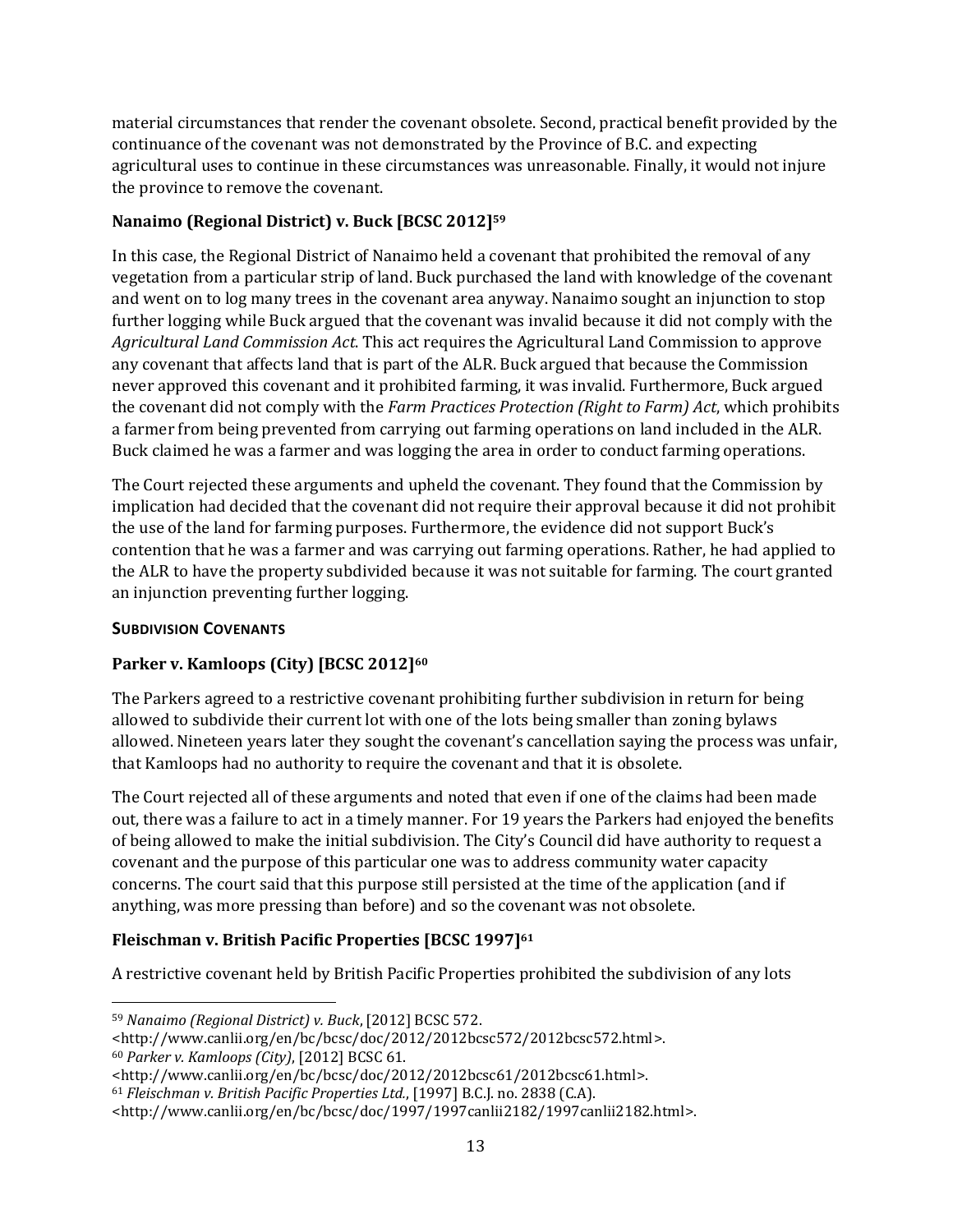within its neighbourhood boundaries unless an applicant submitted a plan to which they consented. Fleischman submitted a subdivision plan and then sought to challenge the enforceability of the covenant on the basis of obsolescence and lack of practical benefit after British Pacific Properties rejected it.

The Court found that the purpose of the covenant was to create and maintain a unique neighbourhood characterized by large lots, low density and high privacy. This objective was said to still stand and so the covenant was not obsolete. Furthermore, there was a practical benefit provided to the other residents including higher property values and greater privacy. Finally, the discretion of British Pacific Properties to accept or reject subdivision applications was legitimate and did not affect the binding nature of the covenant.

#### <span id="page-13-0"></span>**NO BUILD COVENANTS**

#### **West Shore Laylum Management Ltd. (Re) [BCSC 2013]<sup>62</sup>**

West Shore purchased several lots that were subject to a restrictive covenant prohibiting the building of anything other than one single family dwelling on each property. West Shore wanted to build a residential care home for seniors and applied to have the covenant modified or cancelled. They argued that because of changes in the character of the neighbourhood towards commercial development, the covenant was obsolete. In the alternative, they said it did not provide a practical benefit and that an earlier decision to allow a swimming facility to be built on a lot subject to the restrictive covenant constituted implied or explicit agreement to modify the covenant.

The Court dismissed all arguments. The commercial development, although close, did not change the single family nature of the neighbourhood itself and this character constituted a practical benefit for residents of the neighbourhood. Furthermore, the earlier to decision to allow a swimming pool did not reach the threshold of implied or explicit agreement. That decision was likely made because it was expected to provide a benefit to the community.

#### **Berrettoni Estate v. Belzberg [BCSC 2006]<sup>63</sup>**

Belzberg held a restrictive covenant registered against Berrettoni's lot prohibiting the building of any house, garage, or other outbuildings except for within specified boundaries on the eastern side of the property where a house currently stood in order to protect Belzberg's privacy and quiet enjoyment of her land.

Berrettoni wanted to build a new home that would encroach on the prohibited areas but Belzberg had begun planning and constructing her "dream home" which included a deck that maximized the view to be had over the area in which Berrettoni now wanted to build. Berrettoni challenged the covenant claiming that trends towards larger and more expensive homes in the neighbourhood made the covenant obsolete or in the alternative, that the covenant was restricting the reasonable use of the lot and provided no practical benefit to others.

 $\overline{a}$ <sup>62</sup> *West Shore Laylum Management Ltd. (Re),* [2013] BCSC 2080.

<sup>&</sup>lt;http://www.canlii.org/en/bc/bcsc/doc/2013/2013bcsc2080/2013bcsc2080.html>. <sup>63</sup> *Berrettoni Estate v. Belzberg*, [2006] BCSC 225.

<sup>&</sup>lt;http://www.canlii.org/en/bc/bcsc/doc/2006/2006bcsc225/2006bcsc225.html>.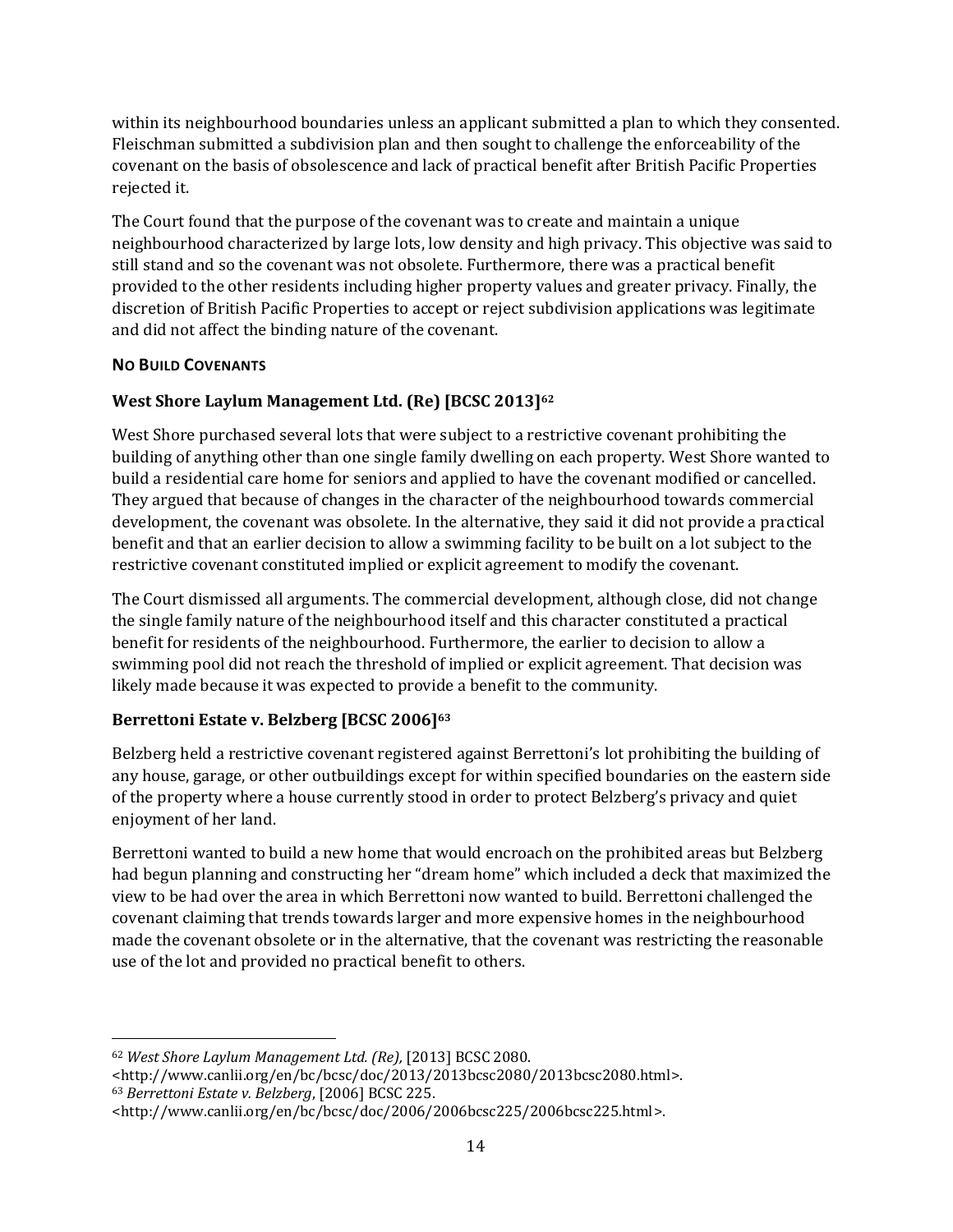The Court noted that although many of the surrounding lots had had larger homes built on them, they were not subject to the same restrictive covenant. The covenant in this case was not obsolete because its purpose was still relevant to Belzberg and its cancellation would remove practical benefits to her (including view, privacy and property value).

The Court also noted that even if one of these arguments had been made out, it was unlikely they would have granted the petition. The Berrettonis had known of Belzberg's plan to build a new home 2 years in advance but did not approach her with their wishes to have the covenant removed or modified until days before construction began. This failure to act in a timely manner would make it very unfair to Belzberg as had they approached her earlier, she may have accommodated their wishes by designing a house that did not focus on the area where they wished to build.

#### **Burnaby (City) v. Racanelli [BCSC 1998]<sup>64</sup>**

Racanelli wished to build a larger home than what zoning bylaws allowed. The City of Burnaby agreed that they might rezone the property if Racanelli submitted a building plan and granted them a covenant. He submitted a plan and agreed to register a covenant in the City's favour that required the construction of any buildings and retaining walls on his property to comply with his building plan and city bylaws.

As a result, the city rezoned the property to allow Racanelli to build a larger home but he built one that was not only larger than what he proposed in his building plan, but larger than newly applicable bylaw allowed . Furthermore, he built a retaining wall in a location not identified in the building plan. Burnaby sought to enforce the covenant while Racanelli challenged the covenant's validity and the City's authority to require the restrictive covenant for rezoning.

The Court held that the City was entitled to require and hold the restrictive covenant for these purposes and that the covenant itself was valid. They also expressed that the cost of compliance is not a valid consideration when deciding whether or not a covenant is enforceable. In this case it would be very costly for Rancanelli to reduce the size of the house and rebuild the retaining wall in the proper area but he entered into the agreement freely without complaint as to the process and submitted the building plan himself and so should be held to it.

 $\overline{a}$ 

<sup>64</sup> *Burnaby (City) v. Racanelli*, [1998] B.C.J. no. 545 (S.C.).

<sup>&</sup>lt;http://www.canlii.org/en/bc/bcsc/doc/1998/1998canlii3833/1998canlii3833.html?searchUrlHash=AAAA AQAJcmFjYW5lbGxpAAAAAAE>.